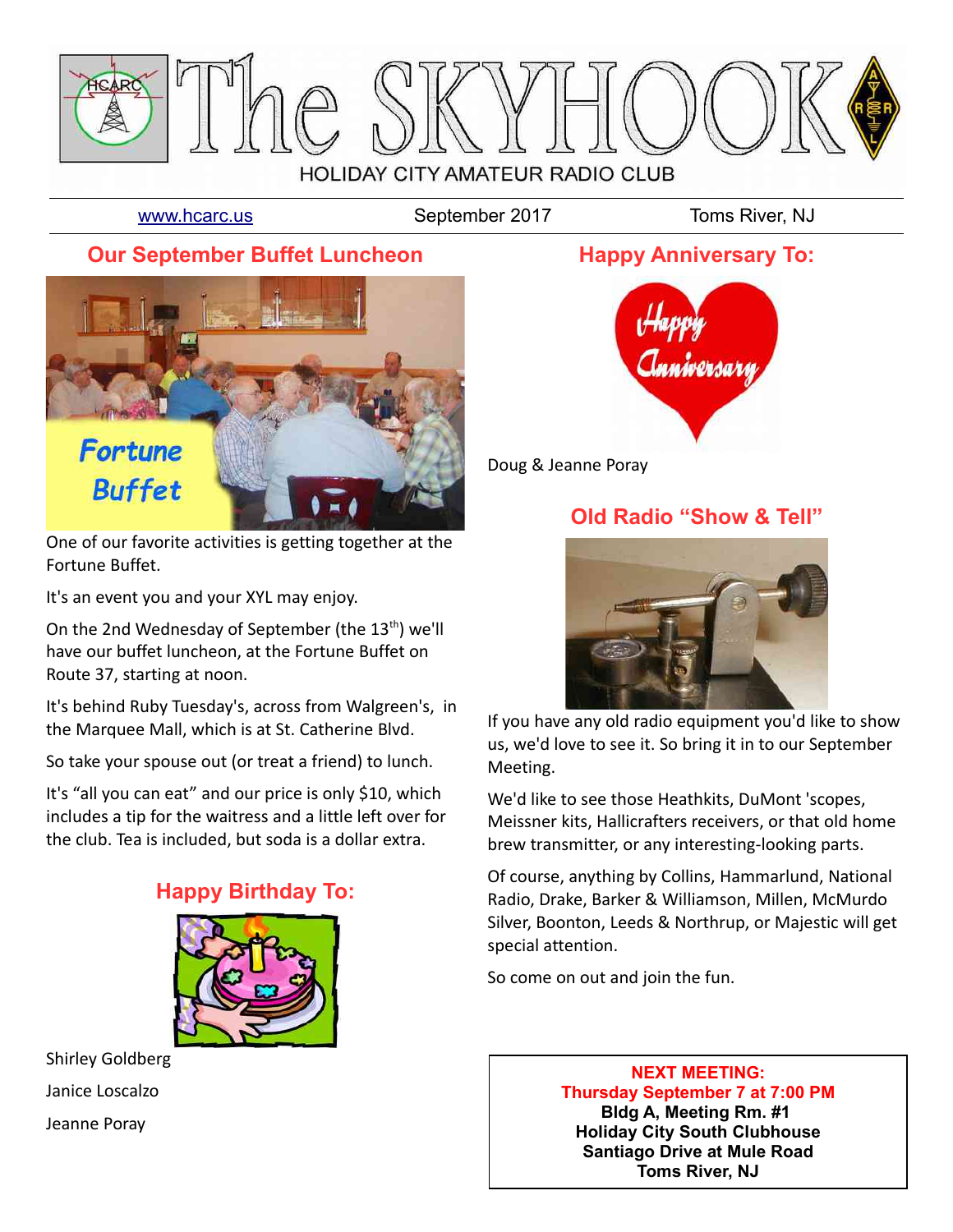# **Ocean County ARES® News**

### **- September 2017**

### **Walk to Build Comm Support**:

Saturday, September 9, 2017. Northern Ocean Habitat for Humanity, Walk to Build fundraiser. Registration starts at 9:00 AM, Dover Avenue on the Lavallette boardwalk (Ocean side). This is a three mile walk on the boardwalk and city sidewalks. Communications operators are needed at intersections, which are essentially turns of the walking course.

Last year we used WA2RES/R in Toms River for the event with no problems. If you can participate, please email me at WX2NJ at comcast.net or let me know on one of the weekly ARES nets. This walk is held in conjunction with Lavallette Founders Day and last year the Mayor invited participants to join in the celebration. Founders Day is celebrated (11 am to 5 pm) at Bay Blvd and Philadelphia Ave (Bay side) and is free to participate. Vendors will be there to sell you lots of food and stuff!

### **Ocean County ARES Meeting of August 16th:**

Newly printed ARES shirts were handed out to those who ordered. WX2NJ went over the changes to Ocean County ARES repeaters, which is much too extensive to describe in full in this letter, but will be summarized below.

SNJ ARES Leadership has decided to replace all D-Star repeaters in the Southern Counties Emergency Radio Network (SCERN) with Yaesu Fusion repeaters and they will be operated only in the digital (DN) mode. Ocean County has been invited to join the SCERN, but will not be part of the financially backed change.

Sometime in September 2017, the Harvey Cedars D-Star repeater will be replaced with a Yaesu Fusion DR-1, but will be operated in the AUTO/AUTO mode. This means analog in, analog out and digital in, digital out. If a digital (DN only, not VW) input is detected, the repeater will automatically be linked to a SCERN private server via Internet and will be linked to all other SCERN repeaters throughout SNJ. This will allow the repeater to be used as an analog (FM) repeater locally with no linking. The repeater will operate on a frequency of 445.36875 MHz, -5 MHz, PL of 131.8

This frequency is temporary and will be revised when coordinated.

The D-Star repeater (removed from Harvey Cedars) will be installed in Berkeley Township on a municipal 150 foot tower near the Berkeley Township Police Station. The base of the D-Star antenna will be at approximately the 125 foot level or 173 feet above sea level. This D-Star installation will be stand-alone with no Internet linking. It will allow the EOC to deploy D-Star Go-Kits, which are already built, to be used in Ocean County emergency applications. The D-Star repeater will operate on a frequency of 445.36875 MHz, -5 MHz and this frequency will not be changed. The D-Star repeater will not activate the Fusion repeater at Harvey Cedars and vise versa.

73 de WX2NJ Bob Murdock Ocean County Amateur Radio Emergency Service® EC

### **Ocean County Skywarn News**



This past August  $12<sup>th</sup>$  Skywarn training was held at the Atlantic County OEM Tony Canale Training Center in Egg Harbor. Training was taught by Dennis Dura (K2DCD), Regional Skywarn Coordinator and the class was from 10 am to 12:30. There was literally standing room only as there was a record 99 participants for the class. Dennis said that it was the largest class he has ever taught. The class was scheduled and coordinated by Dave Larcombe (KD2KVZ) of Atlantic County ARES/Auxcomm.

We had 5 participants from Ocean County so we have new Skywarn members. We had participants from as far as Delaware, PA and Indiana. It was such a success that another set of training will be scheduled for some other counties to the west and possibly in the Ocean/Monmouth area to recruit for more active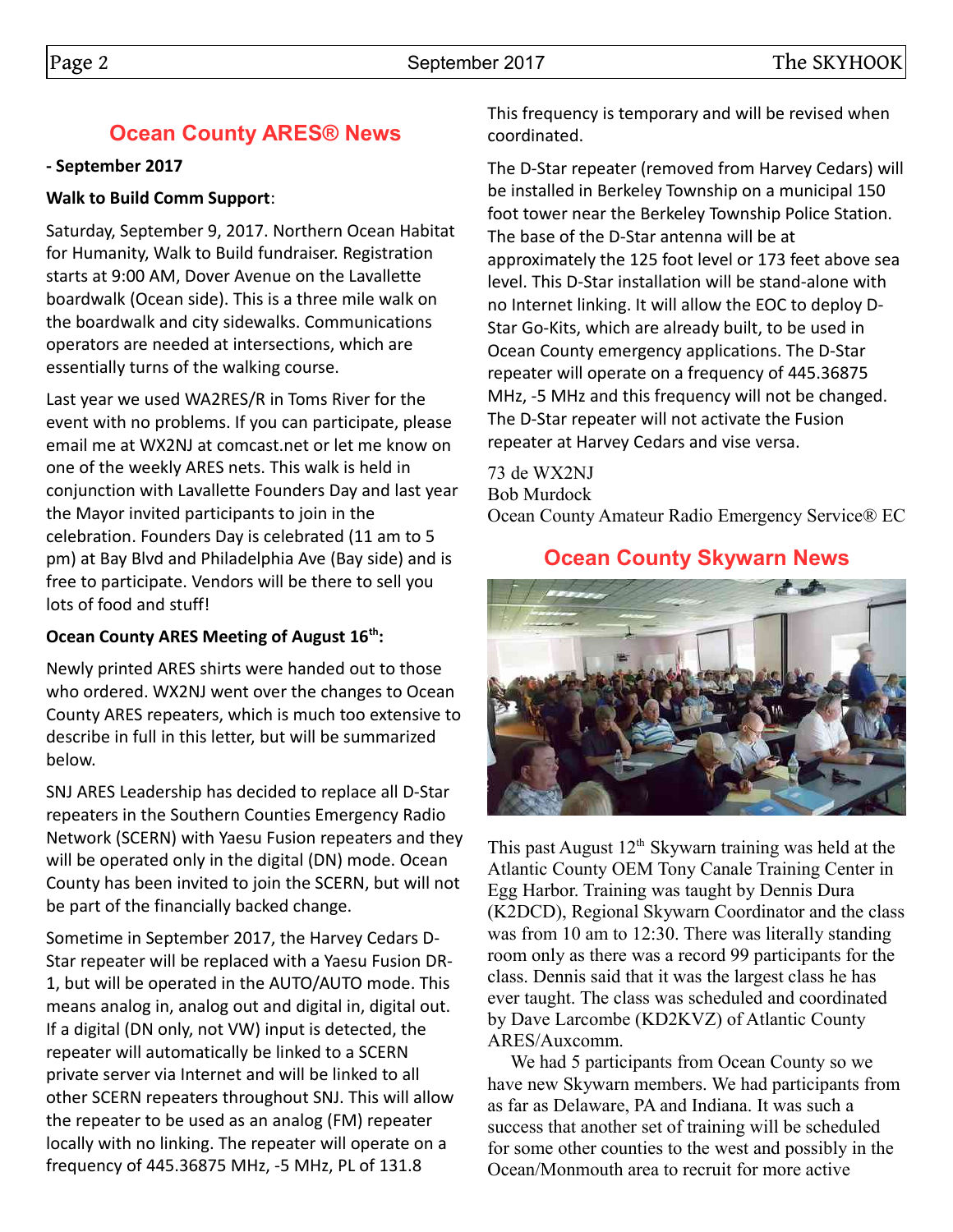members. We're hoping to get a class closer to home to make attendance easier.

 The National Weather Service really wants an active and robust Skywarn in the Mount Holly office. Skywarn is a GREAT source of information for the NWS and they are looking to really rejuvenate the local program. With that in mind, Tom (N2XW), Ocean County Skywarn Coordinator, and myself (KC2OON), Asst. Coordinator are now holding informal nets when bad weather is approaching or eminent. We use the WA2RES north repeater 449.825 and N2OO south repeater on 146.835 during weather events. You can always make reports on the Ocean County Skywarn Facebook page as well. We're also always looking for new Skywarn members and if you're interested you can contact me at [kc2oon@yahoo.com](mailto:kc2oon@yahoo.com)

# **Urb's Online Course For Extra Class**

Beginning in mid to late September, W1UL is offering an online guided-study Extra Class licensing course. This course differs substantially from the normal hamcram.com independent study licenses prep because the Extra class pool is 50% larger than the Technician or General Class pools, making associations between question and answers more difficult. In addition the Extra subject material is more challenging. A book costing less than \$20 may be required.

Candidates will complete and report on their results of assignments and participate in discussions on a dedicated online reflector. The pace of the course is initially targeted at one subelement (out of 10) per week but actual progress depends upon the pace of candidate assignment completion.

The course will terminate with a two hour review session immediately followed by a VE test. The principle location for the review session is the Gloucester County ARC field house in Mullica Hill, NJ. However W1UL will conduct a review session and VE test for any club in the SNJ section or any location within 70 miles of Tuckerton, NJ provided there are at least three candidates, (not all necessarily from the same club), a club furnished site for the review/VE session and the club provides two additional Extra class VEs.

At this point in time an indication of interest is the only

requirement, not looking for a commitment at this time. Reserve a tentative spot now since participation may be limited.

Call Urb W1UL at 609-937-5487 with questions or email Urb at urb@ham-cram.com.

### **[Our VE Crew](mailto:lpuccio1@comcast.net?subject=VE)**

Larry [K2QDY](mailto:lpuccio1@comcast.net) (Liaison) 732-349-2950, Urb [W1UL,](mailto:urb@W1UL.com) John [KQ4WR,](mailto:kq4wr@arrl.net) Stan [KB2PD,](mailto:kb2pd@hotmail.com) Steve [N2WLH,](mailto:n2wlh@yahoo.com) Murray [KD2IN,](mailto:murraykd2in@comcast.net) Paul [N2QXB,](mailto:n2qxb@juno.com) Larry [WA2VLR,](mailto:lloscalz@optonline.net) Tony [KD2GSO.](mailto:tonyk613@comcast.net) *License exams are given by appointment at 7pm on the second Wednesday of each month at Holiday City South Clubhouse, Bldg A, which is at the corner of Mule Rd. and Santiago Dr. Call Larry Puccio, K2QDY, at 732-349-2950 for information. Directions: From either Route 37 W or Davenport Road, take Mule Road to Santiago Drive. Turn into the parking lot from Santiago Drive, and park near the pool. Enter the building nearest the intersection.*

#### **CLUB COMMITTEES**

| Refreshments:       | John Rogers & Tony Kuzinski |                             |  |  |  |  |
|---------------------|-----------------------------|-----------------------------|--|--|--|--|
| Webmaster:          |                             | Steve N2WLH N2WLH@yahoo.com |  |  |  |  |
| Publicity:          | Paul N2QXB                  | 732-279-3911                |  |  |  |  |
| Programs:           | Tony <b>KD2GSO</b>          | 732-930-5779                |  |  |  |  |
| Sunshine:           | Dave WA2DJN                 | WA2DJN3@verizon.net         |  |  |  |  |
| Field Day:          | Larry <b>K2QDY</b>          | 732-349-2950                |  |  |  |  |
| <b>VE Sessions:</b> | Larry <b>K2ODY</b>          | 732-349-2950                |  |  |  |  |
| Membership:         | Doug <b>KC2TZC</b>          | 732-928-2316                |  |  |  |  |
|                     |                             |                             |  |  |  |  |

#### **Holiday City Amateur Radio Club Toms River, New Jersey**

| Web Site www.hcarc.us  |               |                                |                     |  |  |  |  |
|------------------------|---------------|--------------------------------|---------------------|--|--|--|--|
| President              | Tony Kuzinski | KD <sub>2</sub> GSO            | 732-930-5779        |  |  |  |  |
| Vice President         | Paul Hansen   | N <sub>2</sub> Q <sub>XB</sub> | 732-279-3911        |  |  |  |  |
| Treasurer              | Larry Puccio  | K <sub>2</sub> ODY             | 732-349-2950        |  |  |  |  |
| Secretary              | Marge Penn    | <b>KD2LNT</b>                  | 732-736-0115        |  |  |  |  |
| <b>Executive Board</b> | Doug Poray    | <b>KC2TZC</b>                  | 732-928-2316        |  |  |  |  |
| <b>Executive Board</b> | John Roberts  | KQ4WR                          | 732-350-1162 ext 33 |  |  |  |  |
| W2HC Trustee           | Larry Puccio  | K <sub>2</sub> ODY             | 732-349-2950        |  |  |  |  |
|                        |               |                                |                     |  |  |  |  |

Membership is open to all interested persons. Ham license is not required. Dues are \$25.00 per year, payable Jan 1<sup>st</sup>. Members joining during the year will have the dues prorated. Family membership \$30.00 per family. ----------------------------------------------------------

Meetings are held on the first Thursday of every month, at 7:00 pm. Location: Meeting Room #1 in the Holiday City South Clubhouse. Directions: From either Route 37 W or Davenport Road, take Mule Road to Santiago Drive. Turn into the parking lot from Santiago Drive and park near the pool. Enter the building nearest the street corner.-

The SKYHOOK is published monthly as the HCARC's official newsletter. Editor and Publisher:

> John Roberts [KQ4WR](mailto:kq4wr@arrl.net) 7 Lincoln Ct. Whiting, NJ 08759-1505 e-mail [KQ4WR@arrl.net](mailto:KQ4WR@arrl.net) 732 350-1162 ext 33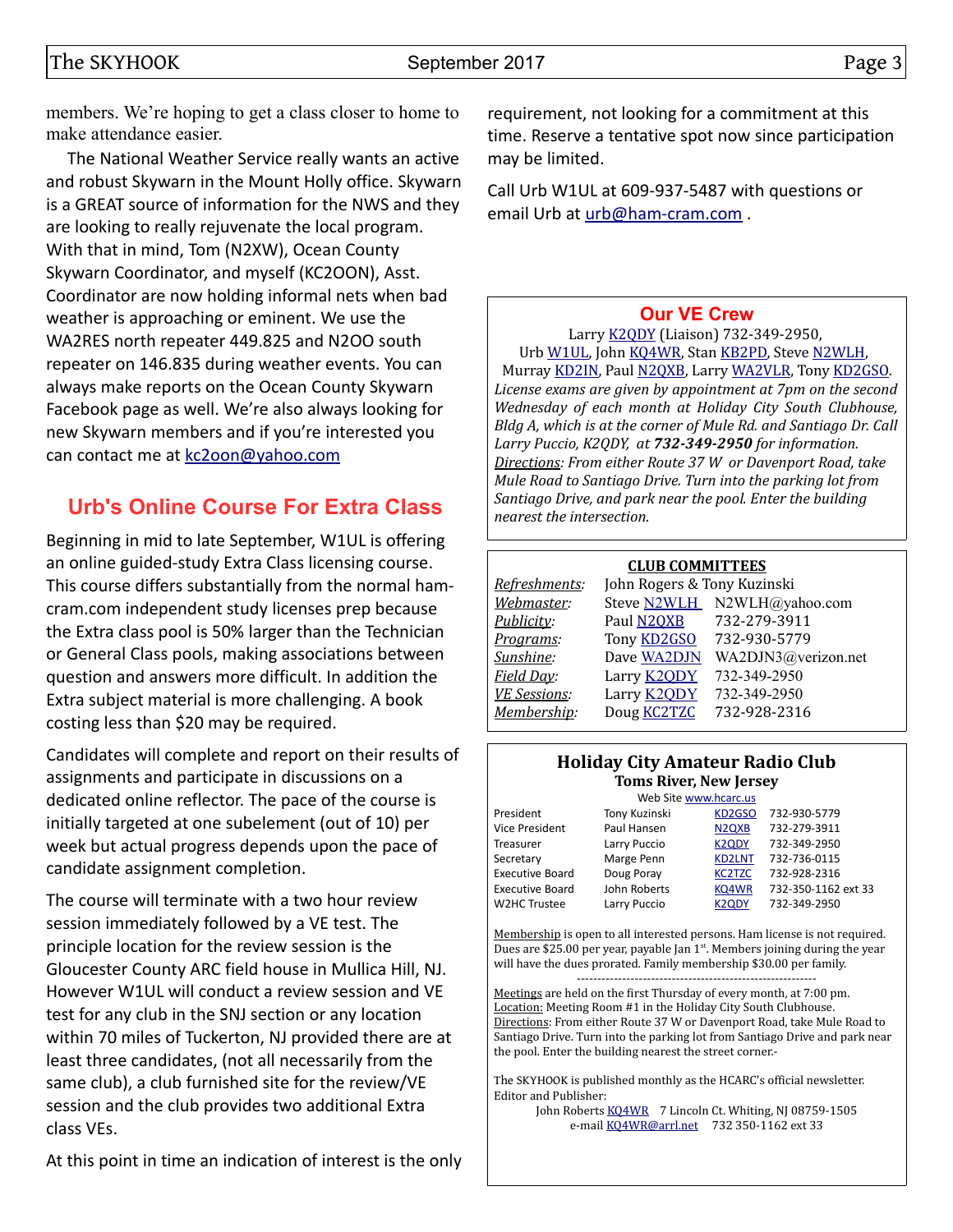# **Our New Lending Library**

We've started an informal library of books. If you have any reference books, such as "Handbook for Radio Communications", "Radio Amateur's Handbook", "ARRL Antenna Book", "ARRL Operating Manual", or "Reference Data for Engineers.." that you would like to lend, bring them to the meeting. If no one is interested, you take them back home, because we have no place to keep them.

Be sure to have at least your callsign in each book for identification, and get a receipt from the borrower.

If you would rather not bring them in, make a list of what you have, with a brief description of each, and bring the list. But obviously that arrangement's not nearly as convenient for either the lender or the borrower.

# **Sunspot Cycles Never Die**

-They just fade away.

Cycle 24 is continuing to fade away, leaving the tenmeter band for local communications only. Twelve, fifteen, and eighteen likewise. Twenty provides occasional daytime DX, but if you prefer something more consistent, there's Forty and Eighty.

On the other hand, reduced solar radiation seems to provide less D-layer signal absorption, and maybe fewer hurricanes and tornadoes.

Russ Young WA2VQV reports that he worked a couple special stations:

LZ284SKD in Bulgaria, in memory of one of the Saints of the Eastern Orthodox Church, 17Jul 2125Z 30m CW KN22dq 4894mi NE; and

II2FIST in Italy, celebrating the  $30<sup>th</sup>$  anniversary of the First Class Operators Club, 7Aug 2138Z 20m CW JN45tq 4165mi NE.

Russ also reported regarding his health, his indoor loop antenna, and Ed Picciuti's indoor antenna trouble: "My health is pretty stable. If Ed's building has aluminum siding it was probably blocking his signal from getting out. My siding is some composition material."

## **Meet George "Ike" Icenhower WB2BNB**

*A Meet the Members feature by Doug Poray KC2TZC*

As a new member to our club, George Icenhower Jr. spent his career working for Verizon with responsibilities ranging from electronic repair to computer programming. He earned his amateur license in December, 2016 and quickly upgraded his status to General Class. George's call sign is WB2BNB. In addition to using an Yaesu 1200 and a Yaesu 3200 DR rig, he utilizes an Alinco DX SR8, a MFJ 9420, and a MFJ 9440 for QRP operation. George has a Hustler 5 BTV folded dipole, a PAR EndFedZ, and a Comet GP-1 for his antenna complement. He enjoys working the 20 and 40 meter bands and is also active on 2 meters.

George was interested in amateur radio 30 years ago but other things got in the way. He decided, "now was the time". George's memorable amateur radio experiences include working Africa with only 5 watts and participating in Field Day demonstrating ham radio to a large group of people. Other activities that George finds interest in include camping, hunting, target shooting, fishing, and motor cycling.

# **August 3 Presentations On YouTube**

In case you missed them, the two great presentations given at the Holiday City Amateur Radio Club meeting on August 3 are available on the Internet:

 Doug Poray KC2TZC gave a presentation on his Antique Radio Club which can be found here:

### [https://youtu.be/XsyU\\_-ntgUg](https://youtu.be/XsyU_-ntgUg)

Larry Puccio K2QDY gave a presentation on his ham radio station and antenna setup which can be found here:

<https://youtu.be/2BSL5uPsAc0>

# **New Jersey, Iowa & NH QSO Parties**

New Jersey, Iowa, and New Hampshire all have their QSO Parties on the same weekend, Sept 16-17.

[http://www.k2td-bcrc.org/njqp/njqp\\_rules.html](http://www.k2td-bcrc.org/njqp/njqp_rules.html%20)  <http://w0yl.com/sites/default/files/2017-rules-FINAL-v02.pdf> [http://www.w1wqm.org/nhqso/NEW\\_HAMPSHIRE\\_QSO\\_PARTY\\_RULES.pdf](http://www.w1wqm.org/nhqso/NEW_HAMPSHIRE_QSO_PARTY_RULES.pdf)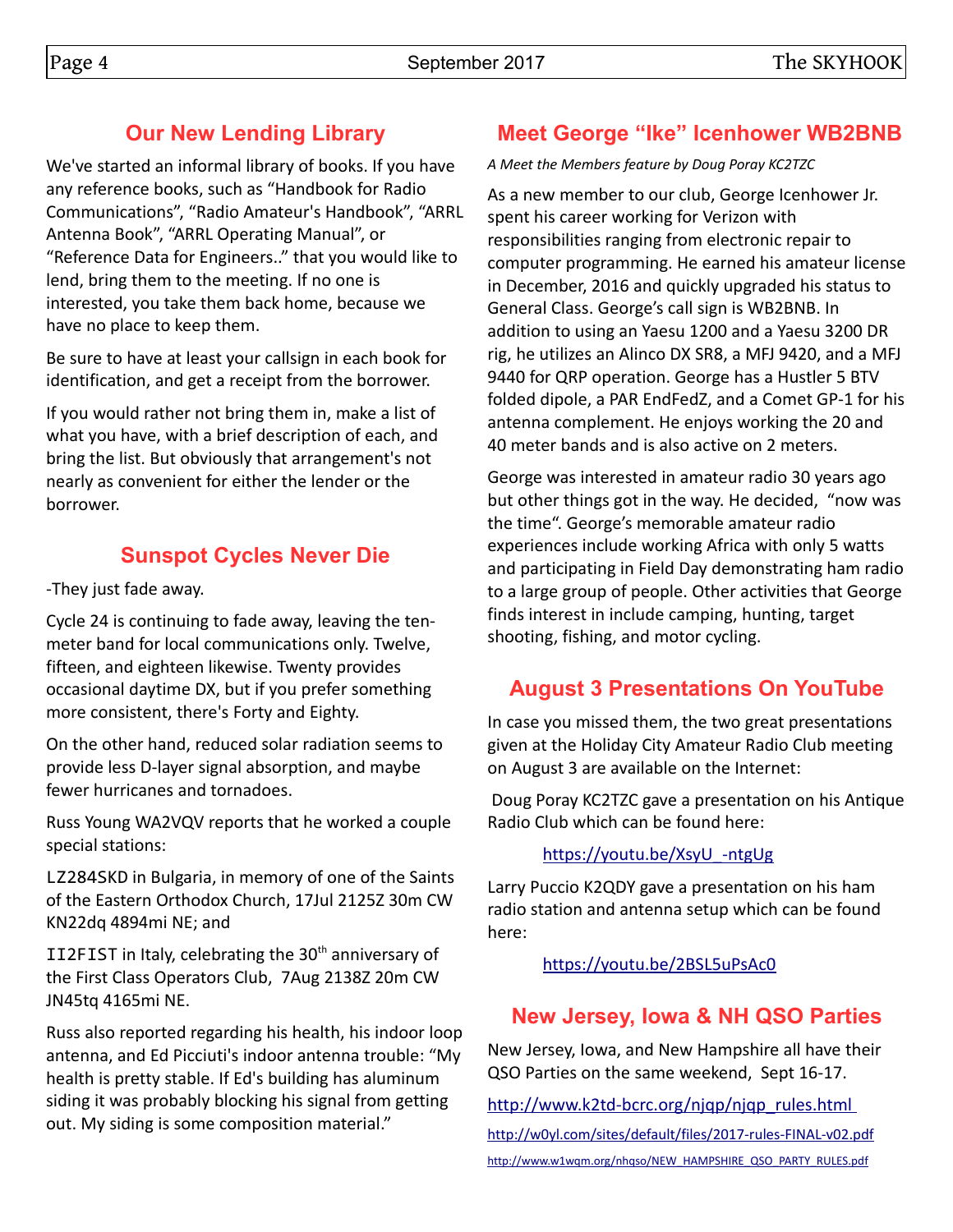Thanks to NG3K for gathering the list, & to Wikipedia, GoogleMaps and QRZ.com for many of the details.

### **DX Opportunities For September**

| Begin                                                     | End    | Call Sign                      | Entity              | OSL via            | C              | ITU CQ |    |                    | Grid Miles Dir |            | <b>IOTA</b> | Modes*      | <b>Bands</b> |
|-----------------------------------------------------------|--------|--------------------------------|---------------------|--------------------|----------------|--------|----|--------------------|----------------|------------|-------------|-------------|--------------|
| *MODES: C=CW, D=Digital, F=FM, J=JT, P=PSK, R=RTTY, S=SSB |        |                                |                     |                    |                |        |    |                    |                |            |             |             |              |
| Sep 05                                                    | Sep 22 | 3B8/PA3HGT                     | Mauritius           | LotW               | AF             | 53     | 39 | LG89sq             | 9304           | Е          | AF-049      | SD.         | 40 20 10m    |
| Sep 16                                                    | Sep 28 | 5T50K                          | Mauritania          | LotW               | AF             | 46     | 35 | IK28aa             | 3762           | Ε          |             | <b>CSR</b>  | $160 - 6m$   |
| Sep 01                                                    | Sep 10 | 7Y94I                          | Algeria             | 7X2DD              | AF             | 37     | 33 | JM16ma             | 4061           | <b>ENE</b> | AF-094      |             |              |
| Sep 07                                                    | Sep 15 | A <sub>25</sub> AL             | <b>Botswana</b>     | Auto Buro          | AF             | 57     | 38 | KG28ma             | 7660           | ESE        |             | C           |              |
| Sep 15                                                    | Sep 25 | A25BI                          | <b>Botswana</b>     | LoTW               | AF             | 57     | 38 | KG28ma             | 7660           | ESE        |             | <b>CS</b>   | $160 - 6m$   |
| Sep 15                                                    | Sep 25 | A <sub>25</sub> SP             | <b>Botswana</b>     | Buro               | AF             | 57     | 38 | KG28ma             | 7660           | ESE        |             | CS          | $160 - 6m$   |
| Sep 15                                                    | Sep 25 | A25BE                          | <b>Botswana</b>     | LoTW               | AF             | 57     | 38 | KG28ma             | 7660           | ESE        |             | <b>CS</b>   | $160 - 6m$   |
| Sep 06                                                    | Sep 13 | CN <sub>2</sub> H <sub>Z</sub> | Morocco             | LotW               | AF             | 37     | 33 | IM63aa             | 3631           | <b>ENE</b> |             | S           |              |
| Sep 01                                                    | Sep 04 | E51JH0                         | South Cook Is       | LotW               | <sub>OC</sub>  | 62     | 32 | BG08cs             | 6927           | WSW        | $OC-013$    | S           | $80 - 6m$    |
| Sep 13                                                    | Sep 25 | E6AG                           | Niue                | LotW               | <sub>OC</sub>  | 62     | 32 | AH56bw             | 7094           | W          | $OC - 040$  | <b>SD</b>   | $80 - 6m$    |
| Sep 06                                                    | Oct 01 | FO/DF1YP                       | FRENCH POLYNESIA    | DF1YP Buro         | <sub>OC</sub>  | 63     | 32 | BH52bp             | 6262           | WSW        | $OC - 046$  | SD.         | $20 - 15m$   |
| Sep 17                                                    | Sep 23 | FP/M0WUT                       | St Pierre & Miquelo | M0WUT              | <b>NA</b>      | 9      | 5  | GN16tw             | 1015           | <b>NE</b>  | NA-032      |             | "all"        |
| Sep 17                                                    | Sep 23 | FP/M0BLF                       | St Pierre & Miquelo | M0BLF              | <b>NA</b>      | 9      | 5  | GN16tw             | 1015           | <b>NE</b>  | NA-032      |             | "all"        |
| Sep 17                                                    | Sep 23 | FP/DK2AB                       | St Pierre & Miquelo | DK2AB              | <b>NA</b>      | 9      | 5  | GN16tw             | 1015           | <b>NE</b>  | NA-032      |             | "all"        |
| Sep 17                                                    | Sep 23 | FP/G3ZAY                       | St Pierre & Miquelo | G3ZAY              | NA.            | 9      | 5  | GN16tw             | 1015           | <b>NE</b>  | NA-032      |             | "all"        |
| Sep 17                                                    | Sep 23 | FP/DH5FS                       | St Pierre & Miquelo | DH5FS              | NА             | 9      | 5  | GN16tw             | 1015           | <b>NE</b>  | NA-032      |             | "all"        |
| Sep 17                                                    | Sep 23 | FP/G7VJR                       | St Pierre & Miquelo | G7VJR              | <b>NA</b>      | 9      | 5  | GN16tw             | 1015           | <b>NE</b>  | NA-032      |             | "all"        |
| Sep 30                                                    | Oct 20 | H40GC                          | <b>TEMOTU</b>       | LotW               | <sub>0</sub> C | 51     | 32 | RH37mm             | 8288           | W          | $OC-100$    | <b>CSRP</b> | $160 - 10m$  |
| Sep 09                                                    | Sep 15 | HB0/DL2SBY                     | Liechtenstein       | LotW               | EU             | 28     | 14 | JN47sa             | 4026           | <b>NE</b>  |             | <b>CSR</b>  | $80 - 10m$   |
| Sep 14                                                    | Sep 21 | HD8M                           | Galapagos           | WB2REM             | <b>SA</b>      | 12     | 10 | EI48aa             | 3108           | SSW        | SA-004      |             |              |
| Sep 01                                                    | Sep 16 | <b>J68HZ</b>                   | St Lucia            | LotW               | <b>NA</b>      | 11     | 8  | FK94ma             | 1966           | <b>SSE</b> | NA-108      | <b>CSR</b>  | $160 - 6m$   |
| Sep 15                                                    | Sep 20 | JW/OM6TC                       | Svalbard            | OM6TC Buro         | EU             | 18     | 40 | J078 <sub>wo</sub> | 3526           | <b>NNE</b> | EU-026      | <b>CS</b>   | HF           |
| Sep 02                                                    | Sep 09 | 0J0/0H2BR                      | Market Reef         | OH <sub>2</sub> BR | EU             | 18     | 15 | JP90mh             | 3980           | <b>NE</b>  | EU-053      |             | HF incl 60m  |
| Sep 09                                                    | Sep 22 | SV5/HB90AU                     | Dodecanese          |                    | EU             | 28     | 20 | KM36sm             | 5195           | <b>NE</b>  | EU-001      | <b>SRP</b>  | 40-10m       |
| Sep 20                                                    | Sep 26 | <b>T88XA</b>                   | Palau               | LotW               | 0C             | 64     | 27 | PJ77bi             | 8704           | NW         | OC-009      | CS.         | $160 - 10m$  |
| Sep 27                                                    | Oct 02 | V63FKR                         | Micronesia          | JR1FKR             | OC.            | 65     | 27 | 0J98aa             | 7743           | <b>WNW</b> | $OC - 010$  |             |              |
| Sep 12                                                    | Sep 28 | VK9CGJ                         | COCOS & KEELING     | W7GJ               | 0C             | 54     | 29 | NH87jt 10448       |                | <b>NNE</b> | $OC - 003$  |             | бm           |
| Sep 28                                                    | Oct 30 | XT <sub>2</sub> AW             | Burkina Faso        | M00X0              | AF             | 46     | 35 | IK92dh             | 4756           | Е          |             | CSD         | $40 - 10m$   |
| Aug 26                                                    | Sep 17 | XV9WJR                         | Vietnam             | WA7WJR Dir         | AS             | 49     | 26 | OK30it             | 8933           | N          |             | C           | 40 20m       |
| Aug 28                                                    | Sep 13 | YJ0AT                          | VANUATU             | LotW               | 0C             | 56     | 32 | RH43am             | 8431           | W          | $OC - 035$  | C           | $40 - 10m$   |

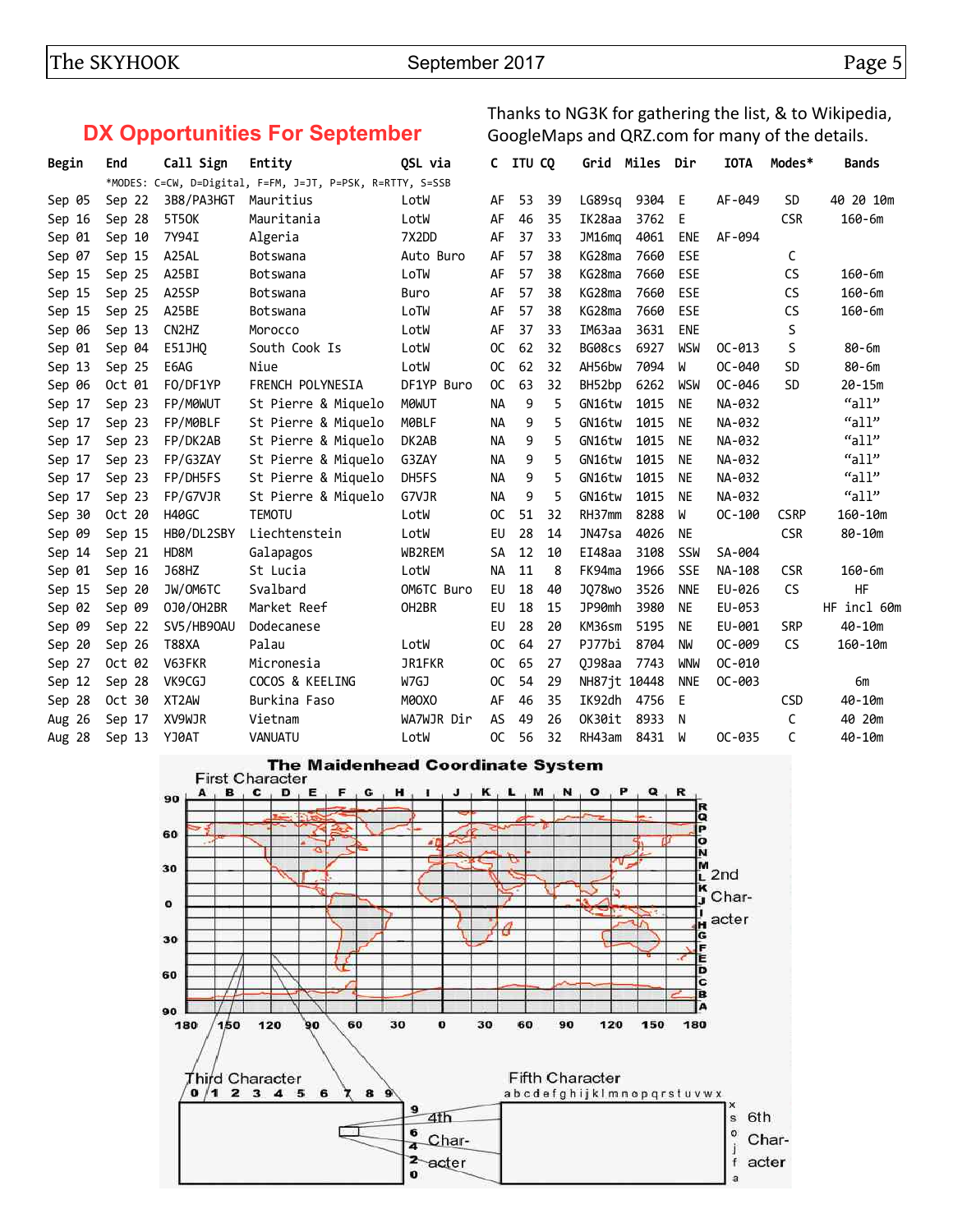# **CURRENT FLOW Vs ELECTRON FLOW**

### By Bob Buus, W2OD

Did you ever wonder why conventional current flows from positive to negative but the electrons which constitute the current flow go from negative to positive? This was a source of confusion for me in my youth. I could understand how a cathode in a vacuum tube would boil off electrons which would flow to the plate or anode of the tube. But the conventional current flow through a vacuum tube was from plate to cathode. Using a vacuum rectifier in a power supply, the plate or anode would be connected to the ac voltage and the cathode would produce the positive dc output voltage. How confusing!

Actually, the problem was created by Ben Franklin in his early electrical experiments in 1746. At that time, there were two known types of static electricity. Vitreous electricity was produced on a glass plate by rubbing it with silk. Resinous electricity was produced on an amber rod by rubbing it with fur. These two types of electricity were physically attracted to each other.

Leyden jars had been invented the previous year. These were capacitors that could store static electricity. They were made from a jar or bottle with a metal foil covering the outside for one electrode and metal foil (or water) on the inside for the second electrode. Two conductors separated by an insulator (glass) makes a capacitor that can store charge. Franklin conducted many experiments with Leyden jars (in fact, he called a collection of Leyden jars a "battery"). He noticed that if he charged the inside of a Leyden jar with vitreous electricity and charged the outside of another Leyden jar with resinous electricity, the jars behaved the same.

From that observation, Franklin proposed that there was only one type of electricity and hypothesized that the vitreous electricity was simply an excess of charge and that resinous electricity was simply a shortage or lack of charge. Thus he proposed that the virtuous charge was positive and the resinous charge negative. He added that this was just a guess since he had no way to determine which direction this charge flowed. He thought that other experimenters in the future would measure this flow and correct his assumption if

### he had guessed wrong.

Well, it took until 1892 before J. J. Thompson discovered that the charge carrier was the electron and it had a negative charge based on the traditional definition of positive and negative proposed by Franklin and used for nearly 150 years. Had Franklin guessed the opposite (that resinous electricity was positive), the electron would have been found to have a positive charge by Thompson and the conventional current flow would then be consistent with the electron flow. And I would have been less confused in my youth. So now you know.

[Editor's note: Within a battery, the electrons do go from positive to negative, so the positive element is the cathode, and the negative element is the anode!]

## **Is Morse Code Really Vail Code?**

by Urb LeJeune W1UL

### **Introduction**

Samuel Morse, in conjunction with Joseph Henry and Alfred Vail (pictured on the left), invented a telegraph system, before the invention of telephones. Their system was capable of sending messages over long distances using pulses sent to a machine which, in turn, made marks on a moving paper tape.

It is irrefutable that Samuel Morse invented a code based on dots and dashes which subsequently became dits and dahs to more closely resemble the actual sound of transmitted code. However, Morse's code is not what we use today on the ham bands.

### **Joseph Henry**

Henry was a scientist who served as the first Secretary of the Smithsonian Institution and he was highly regarded during his lifetime. While building electromagnets, Henry discovered the phenomenon of self-inductance. He also discovered mutual inductance. Henry developed the electromagnet into a practical device. He invented a precursor to the electric doorbell that could be rung at a distance via an electric wire and the electric relay. The unit of inductance is the henry, named in his honor. Henry's work on the electromagnetic relay was the basis of the practical electrical telegraph, invented by Samuel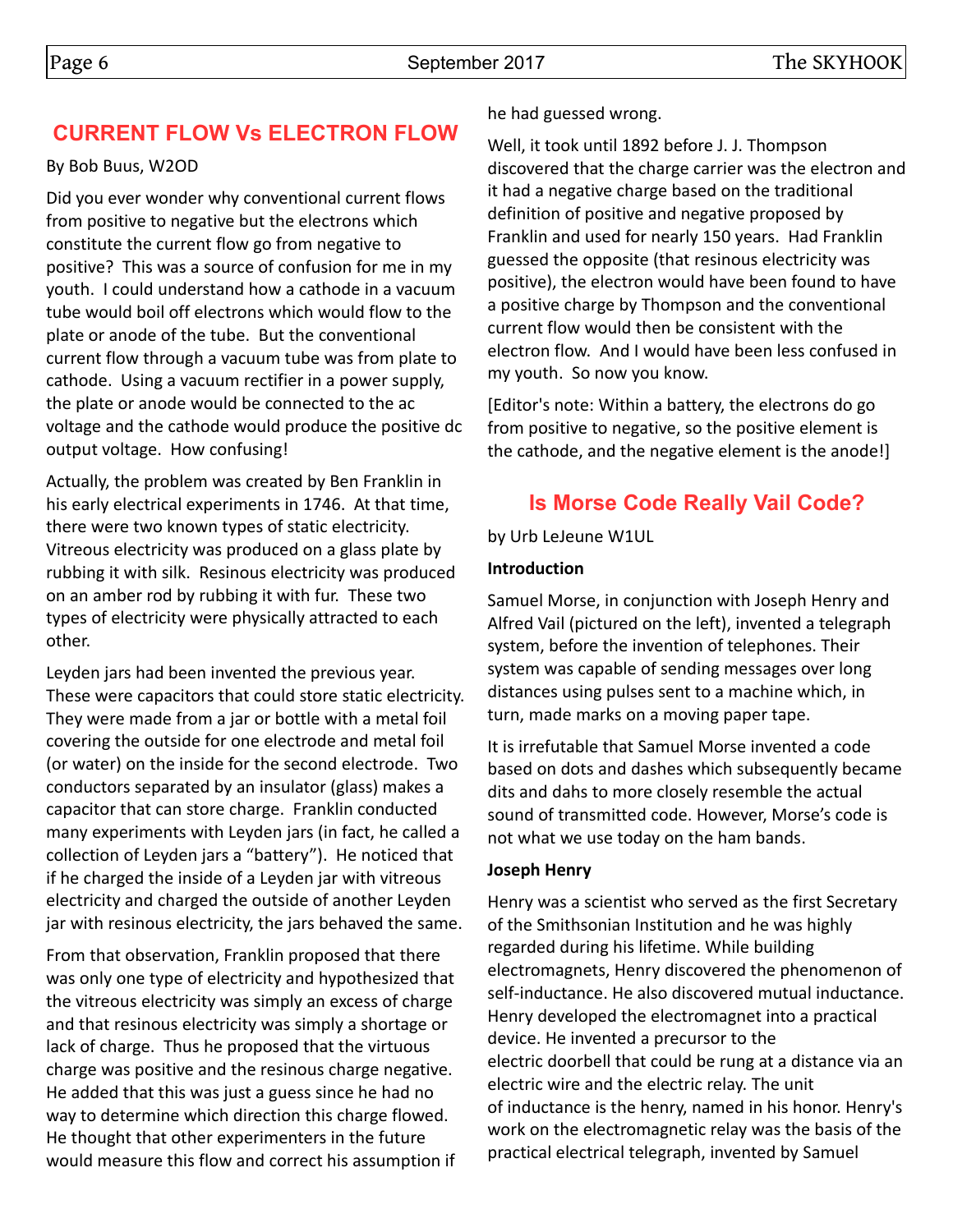Morse and Sir Charles Wheatstone, separately.

### **Albert Vail**

Alfred Lewis Vail was an American machinist and



inventor. Along with Samuel Morse, Vail was central in developing and commercializing

American telegraphy between 1837 and 1844. Vail and Morse were the first two telegraph operators on Morse's first experimental line between Washington, DC, and Baltimore. Additionally, Vail took charge of building and managing several early telegraph lines between 1845 and 1848. He was also responsible for several technical innovations of Morse's system, particularly the sending key, an improved recording registers and relay magnets. Vail also created the modified Morse's concept of code which is virtually unchanged with the code we know and love to this day.

### **The Controversy**

Morse's concept of a code for use on his telegraph system required a three part process. A message first required that the individual words be converted to a series of numbers contained in a codebook. The sending operating send the numeric sequences corresponding to the original message. The receiving operator first copied the numeric codes and then converted them into plain English words from the codebook the transmitting operator used. Vail composed a code system virtually the same as we use today. He demonstrated the code to Morse. At a press conference, later that day Morse dubbed Vail's code "Morse Code."

Unfortunately, Vail was a shy and retiring person and never claimed the code he developed. The only thing that the Morse and Vail codes have in common is that both codes sent characters using dits and dahs.

Fort Monmouth New Jersey, for decades the home of the Signal Corps, was originally named Camp Vail. Will history ever give Alfred Vail the credit he so richly deserves? Probably not!

[The Vail code became known as American Morse Code, and was used by all wire telegraph services, like railroads and Western Union. Radio operators have almost always used the International Morse Code, which is easier to learn than Vail's code, which had dashes of three different lengths and little spaces within some of the characters. -Editor]

# **Hedy Lamarr - Not Just A Pretty Face**

By Urb LeJeune W1UL

urb@ham-cram.com

### **Introduction**

Hedy Lamarr was an Austrian and American film actress and inventor. After an early and brief film career in Germany that included the controversial 1933 film Ecstasy in which she is seen swimming in the nude and running naked, she fled from her husband, a wealthy Austrian ammunition manufacturer, and secretly moved to Paris. While in Paris she met MGM head Louis B. Mayer who offered her a movie contract in Hollywood, where she became a film star from the late 1930s to the 1950s.

### **Hedy Lamarr in 1944**

Lamarr appeared in numerous popular feature films,

H. K. MARKEY ETAL, 2,292,387 SECRET COMMUNICATION SYSTEM Filed June 10, 1941 2 Sheets-Sheet 2 Patented Aug. 111, 1942 SECRET Communication SYSTEM Hedy Kiesler Markey, Los Angeles, and George Anthcil, Manhattan Beach, Calif. Application June 10, 1941, Serial No. 397,412 6 Claims. This invention relates broadly to secret communication systems involving the use of carrier waves of different frequencies, and is especially useful in the remote control of dirigible craft, such as torpedoes. An object of the invention is to provide a method of secret communication which is relatively simple and reliable in operation, but at the same time is difficult to discover or decipher. Briefly, our system as adapted for radio control of a. remote craft, employs a pair of synchronous records, one at the transmitting station and one at the receiving station, which change the tuning of the transmitting and receiving apparatus from time to time, so that without knowledge of the records an enemy would be unable to determine at what frequency a controlling impulse would be sent.